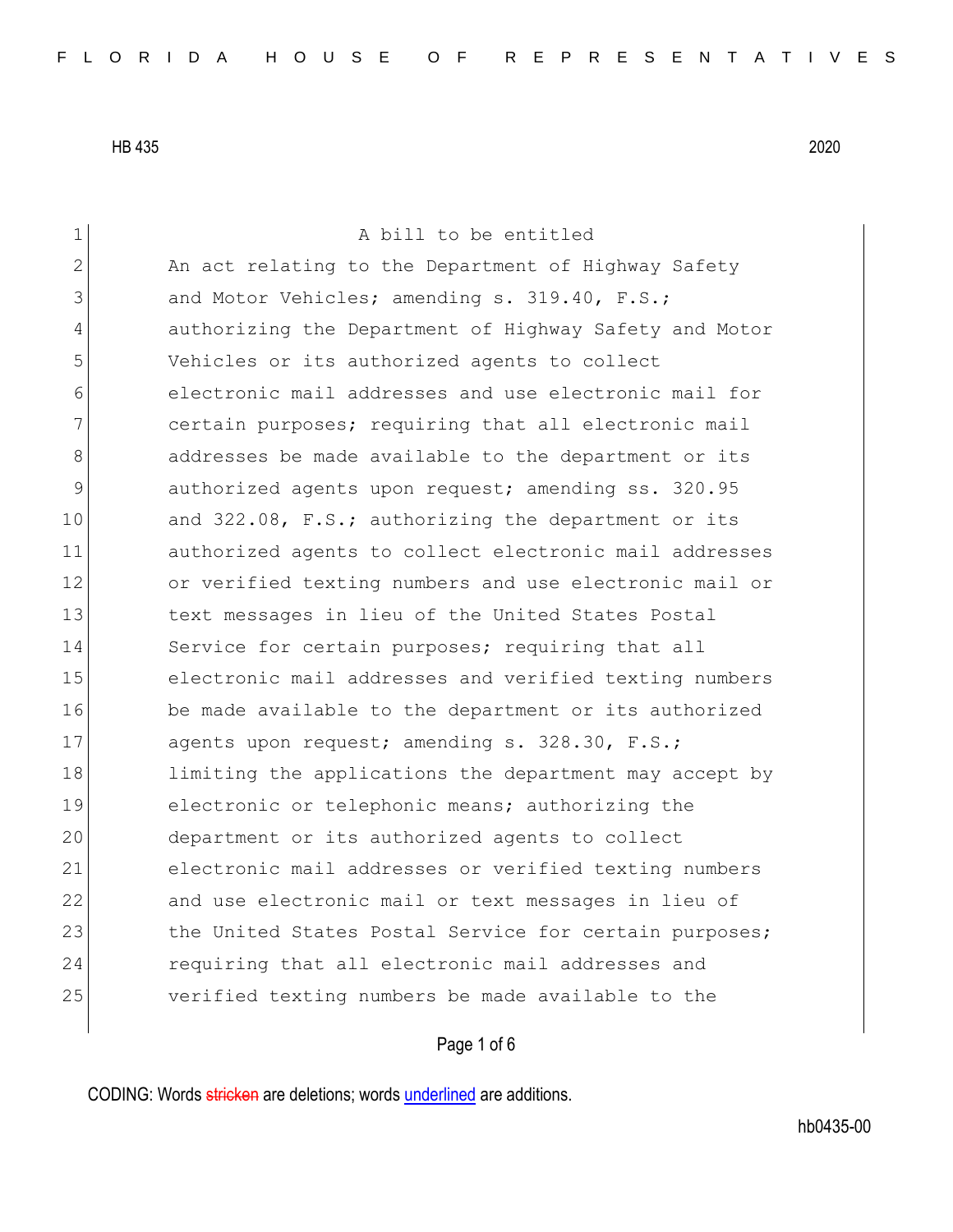| 26 | department or its authorized agents upon request;                |
|----|------------------------------------------------------------------|
| 27 | amending s. 328.40, F.S.; requiring that certain                 |
| 28 | records made or kept by the department be subject to             |
| 29 | inspection and copying; amending s. 328.80, F.S.;                |
| 30 | authorizing the department, instead of the Fish and              |
| 31 | Wildlife Conservation Commission, to accept certain              |
| 32 | applications by electronic or telephonic means;                  |
| 33 | authorizing the department or its authorized agents to           |
| 34 | collect electronic mail addresses or verified texting            |
| 35 | numbers and use electronic mail or text messages in              |
| 36 | lieu of the United States Postal Service for certain             |
| 37 | purposes; requiring that all electronic mail addresses           |
| 38 | and verified texting numbers be made available to the            |
| 39 | department or its authorized agents upon request;                |
| 40 | providing an effective date.                                     |
| 41 |                                                                  |
| 42 | Be It Enacted by the Legislature of the State of Florida:        |
| 43 |                                                                  |
| 44 | Section 1. Subsection (3) of section 319.40, Florida             |
| 45 | Statutes, is amended to read:                                    |
| 46 | Transactions by electronic or telephonic means.-<br>319.40       |
| 47 | The department or its authorized agents may collect<br>(3)       |
| 48 | electronic mail addresses and use electronic mail for purposes   |
| 49 | of this chapter, including, but not limited to, use of           |
| 50 | electronic mail in lieu of the United States Postal Service as a |
|    |                                                                  |

## Page 2 of 6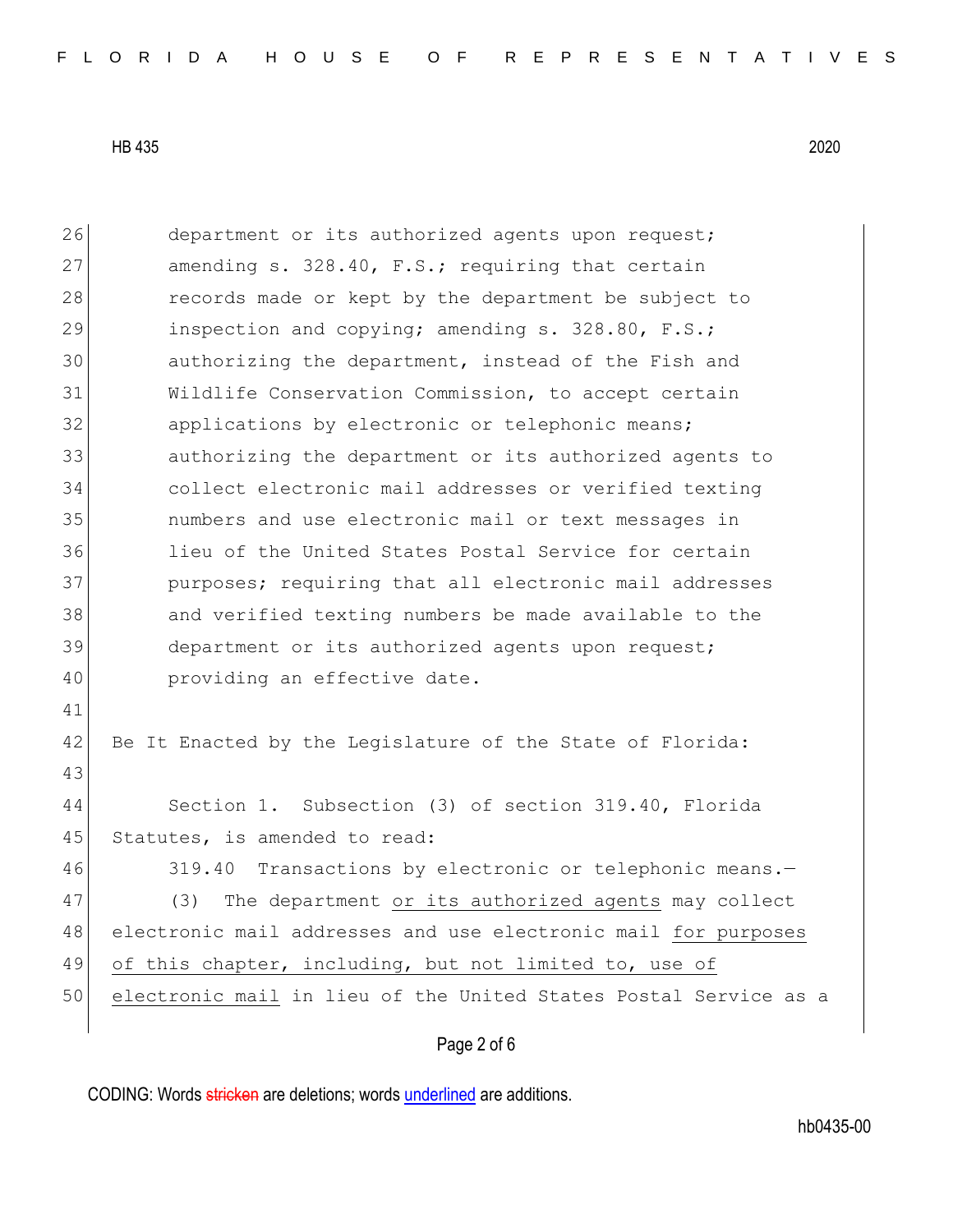51 method of notification. All electronic mail addresses shall be 52 made available to the department or its authorized agents upon 53 request. However, any notice regarding the potential forfeiture 54 or foreclosure of an interest in property must be sent via the 55 United States Postal Service. 56 Section 2. Subsection (2) of section 320.95, Florida 57 Statutes, is amended to read: 58 320.95 Transactions by electronic or telephonic means.-59 (2) The department or its authorized agents may collect 60 electronic mail addresses or verified texting numbers and use 61 electronic mail or text messages in lieu of the United States 62 Postal Service for the purpose of providing information, 63 including, but not limited to, renewal notices, appointment 64 scheduling information, tax collector office locations, hours of 65 operation, contact information, driving skills testing 66 locations, and website information. All electronic mail 67 addresses and verified texting numbers shall be made available 68 to the department or its authorized agents upon request renewal 69 notices. 70 Section 3. Subsection (10) of section 322.08, Florida 71 Statutes, is amended to read: 72 322.08 Application for license; requirements for license 73 and identification card forms.-74 (10) The department or its authorized agents may collect 75 electronic mail addresses or verified texting numbers and use

Page 3 of 6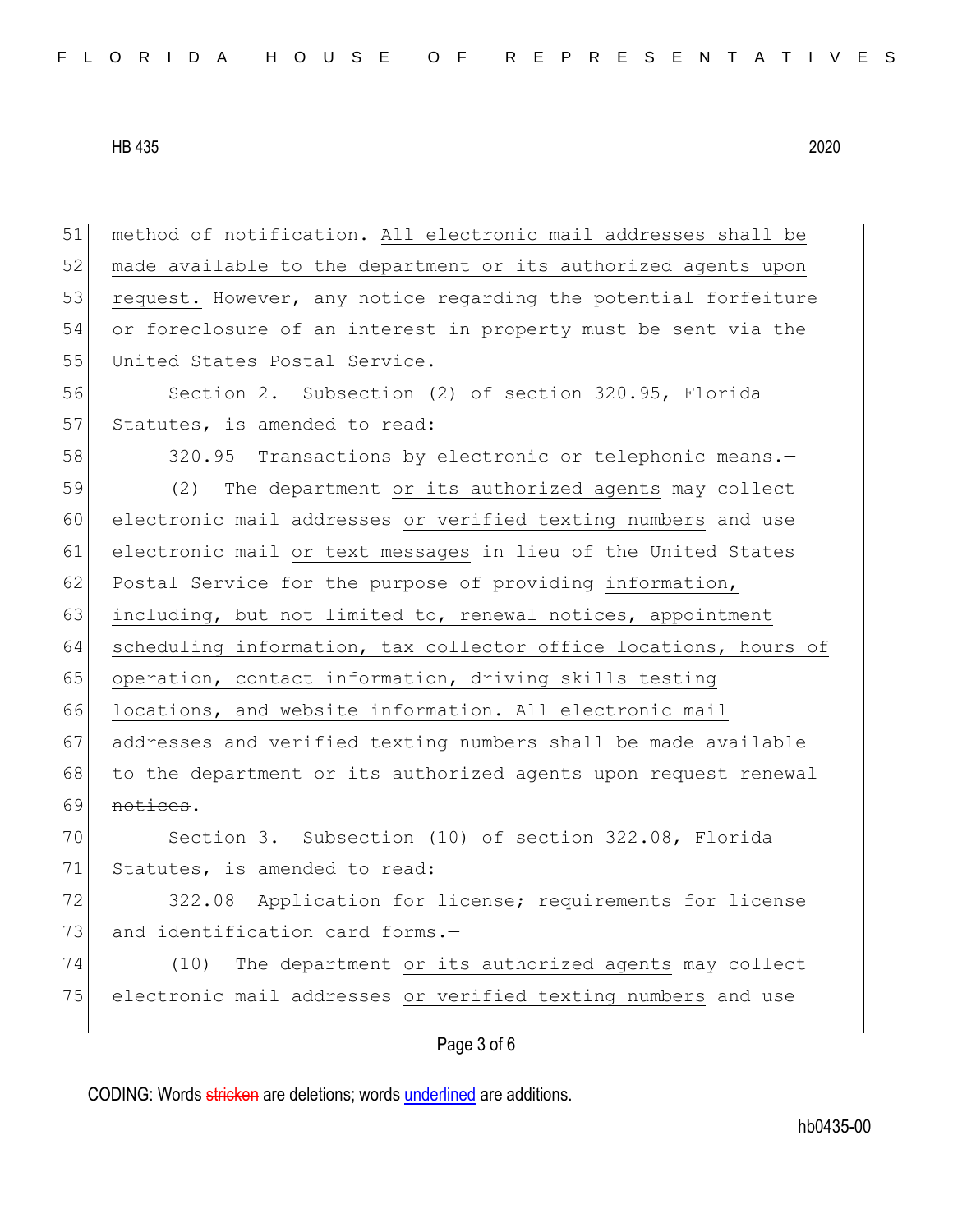| 76  | electronic mail or text messages in lieu of the United States    |
|-----|------------------------------------------------------------------|
| 77  | Postal Service for the purpose of providing information,         |
| 78  | including, but not limited to, renewal notices, appointment      |
| 79  | scheduling information, tax collector office locations, hours of |
| 80  | operation, contact information, driving skills testing           |
| 81  | locations, and website information. All electronic mail          |
| 82  | addresses and verified texting numbers shall be made available   |
| 83  | to the department or its authorized agents upon request renewal  |
| 84  | notices.                                                         |
| 85  | Section 4. Section 328.30, Florida Statutes, is amended to       |
| 86  | read:                                                            |
| 87  | 328.30 Transactions by electronic or telephonic means.-          |
| 88  | The Department of Highway Safety and Motor Vehicles<br>(1)       |
| 89  | may accept any application provided for under this part chapter  |
| 90  | by electronic or telephonic means.                               |
| 91  | The department may issue an electronic certificate of<br>(2)     |
| 92  | title in lieu of printing a paper title.                         |
| 93  | The department or its authorized agents may collect<br>(3)       |
| 94  | electronic mail addresses or verified texting numbers and use    |
| 95  | electronic mail or text messages in lieu of the United States    |
| 96  | Postal Service for the purpose of providing information,         |
| 97  | including, but not limited to, renewal notices, appointment      |
| 98  | scheduling information, tax collector office locations, hours of |
| 99  | operation, contact information, and website information. All     |
| 100 | electronic mail addresses and verified texting numbers shall be  |
|     |                                                                  |

## Page 4 of 6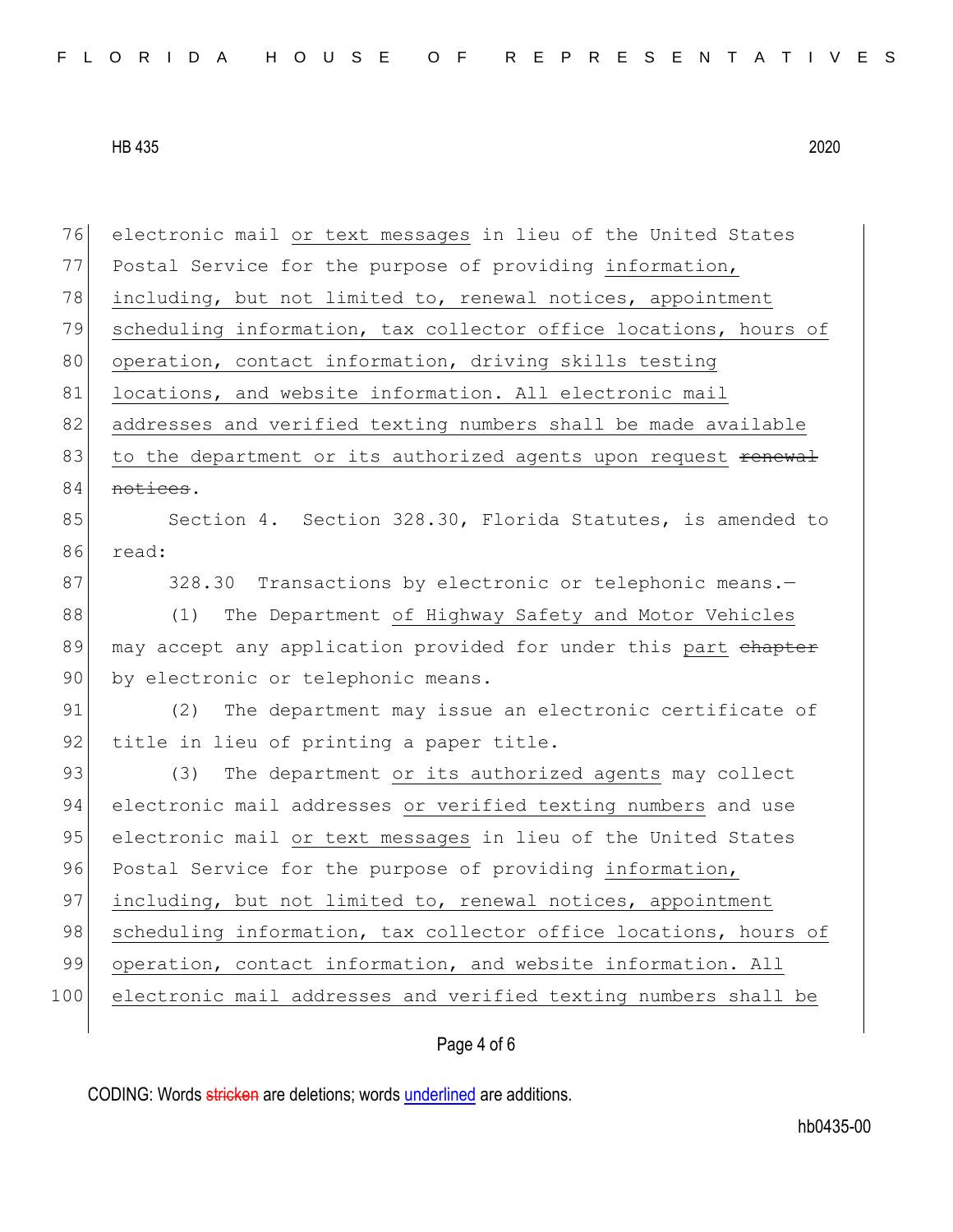101 made available to the department or its authorized agents upon 102 request renewal notices. 103 Section 5. Subsection (3) of section 328.40, Florida 104 Statutes, is amended to read: 105 328.40 Administration of vessel registration and titling 106 laws; records.-107 (3) All records made or kept by the Department of Highway 108 Safety and Motor Vehicles under this part are subject to 109 inspection and copying as provided in chapter 119 law are public 110 records except for confidential reports. 111 Section 6. Section 328.80, Florida Statutes, is amended to 112 read: 113 328.80 Transactions by electronic or telephonic means.-114 (1) The Department of Highway Safety and Motor Vehicles 115 may commission is authorized to accept any application provided 116 for under this part chapter by electronic or telephonic means. 117 (2) The department or its authorized agents may collect 118 electronic mail addresses or verified texting numbers and use 119 electronic mail or text messages in lieu of the United States 120 Postal Service for the purpose of providing information under 121 this part, including, but not limited to, renewal notices, 122 appointment scheduling information, tax collector office 123 locations, hours of operation, contact information, and website 124 information. All electronic mail addresses and verified texting 125 numbers shall be made available to the department or its

## Page 5 of 6